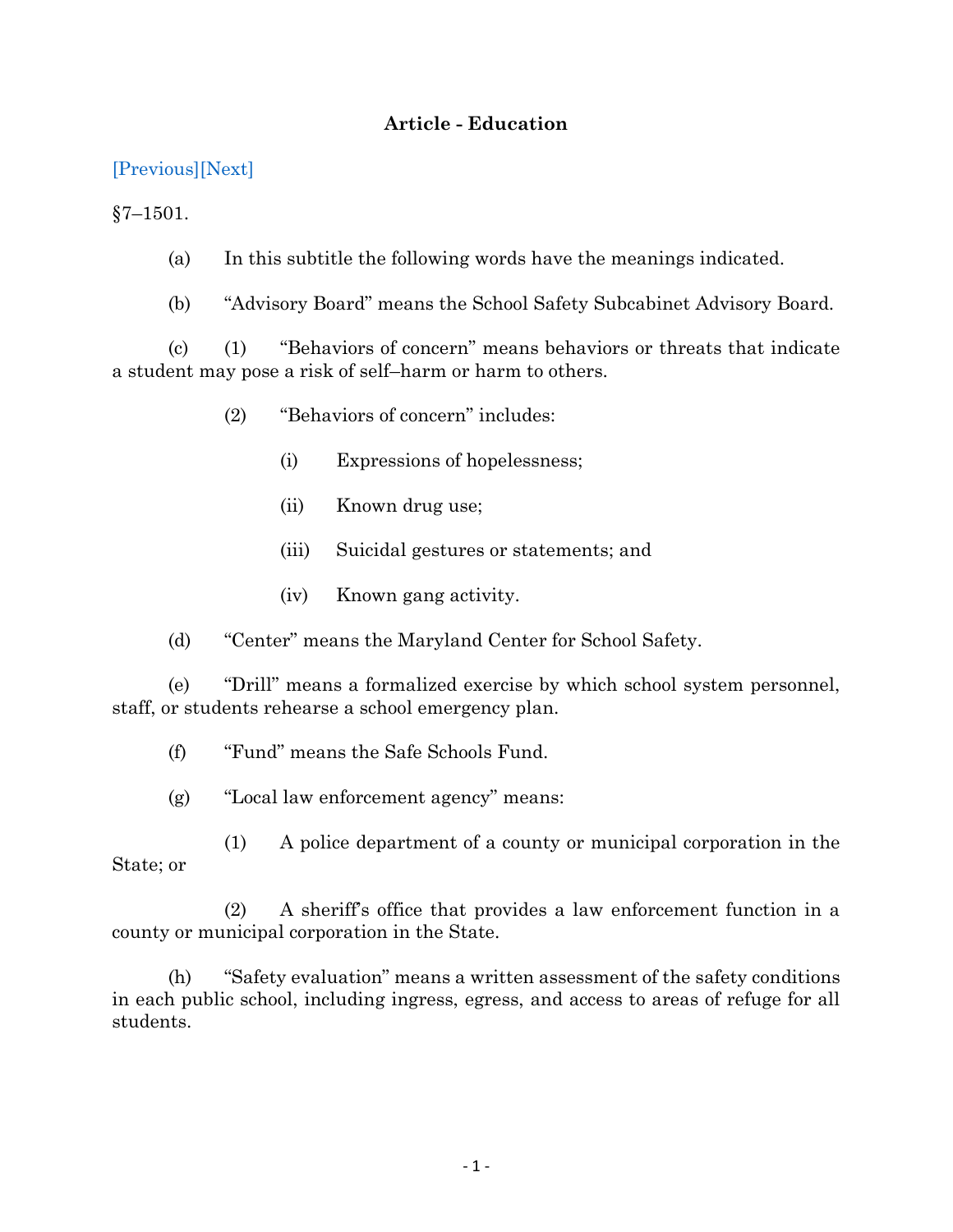(i) "School emergency plan" means a plan for each local school system and each public school within the school system that addresses mitigation of, preparedness for, response to, and recovery from emergencies, including:

(1) Violent or traumatic events on school grounds during regular school hours or during school–sponsored activities; and

(2) Events in the community that affect school operations.

(j) "School resource officer" means:

(1) A law enforcement officer as defined under § 3–101(e) of the Public Safety Article who has been assigned to a school in accordance with a memorandum of understanding between the chief of a law enforcement agency as defined under § 3–101(b) of the Public Safety Article and the local education agency; or

(2) A Baltimore City school police officer, as defined in  $\S$  4–318 of this article.

(k) "School security employee" means an individual, as defined in regulations adopted by the Subcabinet, who:

(1) Is not a school resource officer; and

(2) Is employed by a local school system to provide safety and security–related services at a public school.

(l) "Subcabinet" means the School Safety Subcabinet.

(m) "Wraparound services" means services provided to students, and their families as appropriate, including:

- (1) Mentoring;
- (2) Tutoring;
- (3) Child care services;
- (4) Housing referrals;
- (5) Transportation;
- (6) Crisis intervention;